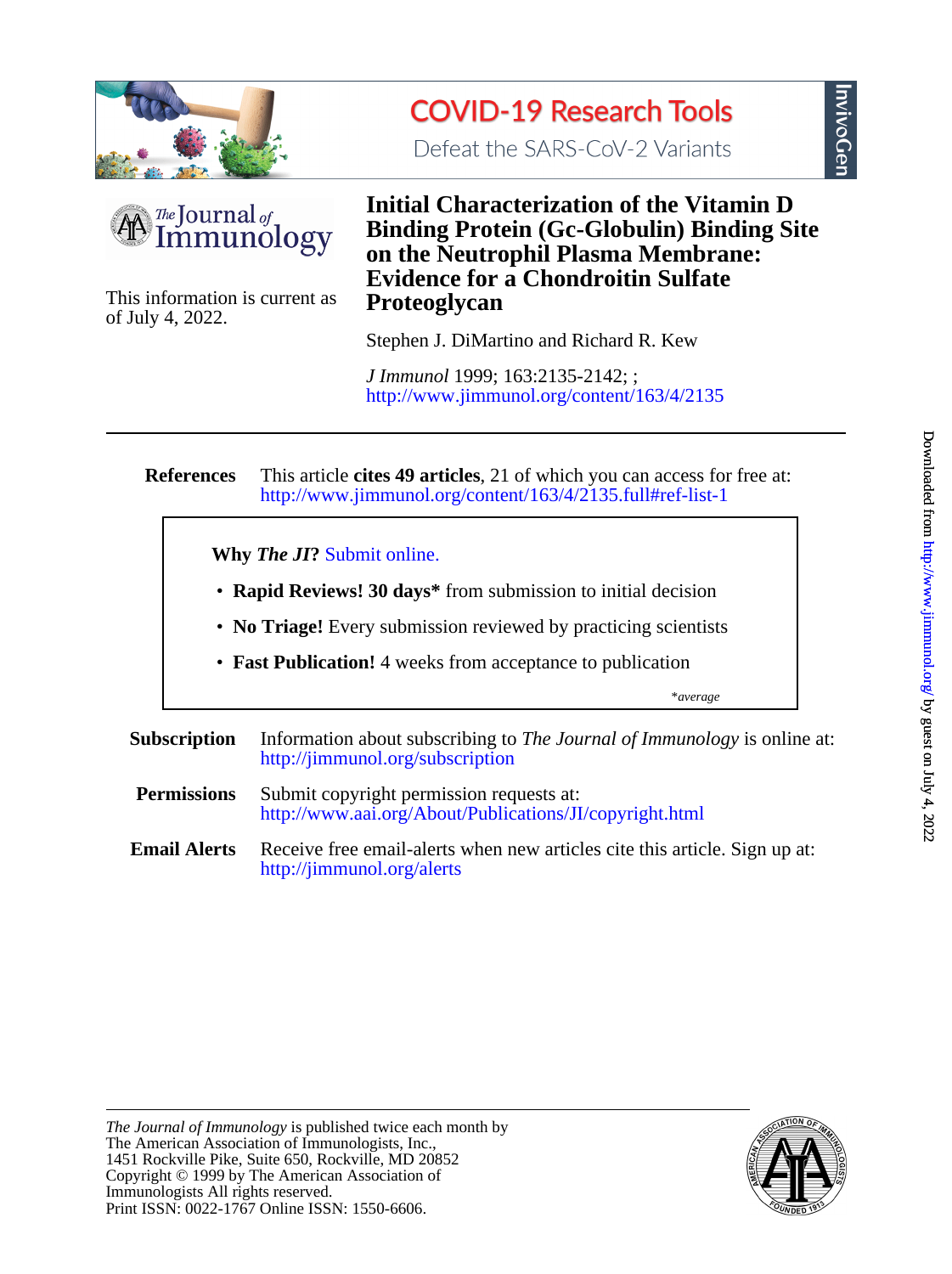# **Initial Characterization of the Vitamin D Binding Protein (Gc-Globulin) Binding Site on the Neutrophil Plasma Membrane: Evidence for a Chondroitin Sulfate Proteoglycan**

# **Stephen J. DiMartino and Richard R. Kew<sup>2</sup>**

**The vitamin D binding protein (DBP) is a multifunctional plasma protein that can modulate certain immune and inflammatory responses. The diverse cellular functions of DBP appear to require cell surface binding to mediate these processes. Numerous reports have detected DBP bound to the surface of several cell types and would support the concept of a cell surface binding site for DBP. However, direct evidence for such a molecule has been lacking and essentially nothing is known about its basic biochemical properties. In the present study, radioiodinated DBP was used as a probe to characterize biochemically the neutrophil DBP binding site. Radiolabeled DBP binds to and remains associated with the plasma membrane and is not degraded. Quantitation of DBP binding to either intact cells or purified plasma membranes showed nonsaturable (linear) binding with positive cooperativity, possibly suggesting DBP oligomer formation. Solubilization of cell bound 125I-DBP with various nonionic and zwitterionic detergents demonstrated that DBP binds to a membrane macromolecule that partitions to the detergent insoluble fraction. Moreover, this molecule does not associate with the cytoskeleton. Cross-linking of radiolabeled DBP bound to plasma membranes increased the amount of protein that partitioned to the insoluble fraction, and analysis of these complexes by SDS-PAGE revealed that they may be very large since they did not enter the gel. Finally, treatment of plasma membranes with either proteases or chondroitinase ABC completely abrogated membrane binding of DBP, suggesting that the protein binds to a chondroitin sulfate proteoglycan.** *The Journal of Immunology,* **1999, 163: 2135–2142.**

**The vitamin D binding protein (DBP)**,<sup>3</sup> also known as Gc-<br>globulin, is a multifunctional plasma protein that can bind<br>several diverse ligands (1, 2). DBP is a member of the<br>albumin and  $\alpha$ -fetonrotein gene family and s globulin, is a multifunctional plasma protein that can bind albumin and  $\alpha$ -fetoprotein gene family and shares considerable amino acid homology with these proteins (3, 4). The protein is synthesized predominantly by hepatocytes and circulates in blood at a concentration of  $6-7 \mu M$  as a single polypeptide chain with a molecular mass of  $\sim$  56 kDa (1). DBP functions to transport vitamin D sterols, acts as a scavenger protein to clear extracellular G-actin released from necrotic cells, and a deglycoslated form of DBP has been shown to be a potent macrophage activating factor (5). In addition, we and others have demonstrated that purified DBP can significantly enhance the chemotactic activity (i.e., cochemotactic activity) of C5a and C5a des Arg (C5-derived peptides) for human (6–10) and bovine neutrophils (11). DBP has also been shown to augment monocyte and fibroblast chemotaxis to C5-derived peptides (12, 13). However, the chemotactic enhancing

Downloaded from [http://www.jimmunol.or](http://www.jimmunol.org/)g/ by guest on July 4, 2022 Downloaded from http://www.jimmunol.org/ by guest on July 4, 2022

properties of DBP appear to be restricted to C5a/C5a des Arg, since this protein cannot enhance the chemotactic activity of formylated peptides, IL-8, leukotriene  $B<sub>4</sub>$ , or platelet activating factor (6–11). Although DBP appears to be a physiologically important regulator of leukocyte chemotactic activity for activated complement, the mechanism of chemotactic enhancement is not yet known.

Numerous investigators have reported a cell-associated form of DBP in many cell types, including neutrophils (14–27). Cell-associated DBP is not a novel cellular form but rather plasma-derived DBP bound to the cell surface (22). DBP bound to the plasma membrane of neutrophils appears to play an essential role in enhancing chemotaxis to C5-derived peptides (28, 29). It has been demonstrated that the binding and uptake of DBP by neutrophils is temporally correlated with generation of cochemotactic activity, and prevention of cellular uptake by an Ab (DBP pretreated with polyclonal anti-DBP) also precludes formation of cochemotactic activity (29). Moreover, the binding of DBP to its putative cell surface binding site may be important for several other functions of the protein, including delivery of vitamin D sterols, clearance of DBP-G actin complexes, and activation of macrophages. Therefore, a better understanding of the biochemical characteristics of its cell surface binding site is necessary to understand the diverse cellular functions of DBP. The goal of the present paper was to characterize the biochemical properties of the putative DBP binding site on human neutrophils. While a great deal of evidence supports the existence of such a cell surface molecule, essentially nothing is known about its basic biochemical properties. In this report, we demonstrate that radioiodinated DBP binds to a molecule on the neutrophil plasma membrane that partitions to the detergent insoluble fraction but is not associated with the cytoskeleton. Moreover, the cross-linked DBP-binding site complex does not enter an SDS-PAGE gel, suggesting that the complex may be very large. The unusual binding and biochemical characteristics of

Department of Pathology, School of Medicine, State University of New York, Stony Brook, NY 11794

Received for publication February 11, 1999. Accepted for publication June 1, 1999.

The costs of publication of this article were defrayed in part by the payment of page charges. This article must therefore be hereby marked *advertisement* in accordance with 18 U.S.C. Section 1734 solely to indicate this fact.

<sup>&</sup>lt;sup>1</sup> This work was supported in part by a grant (to R.R.K) from the Smokeless Tobacco Research Council (no. 0548) and the Scleroderma Foundation (no. 001099). S.J.D. was supported in part by a Medical Scientist Training Program grant from the National Institutes of Health.

<sup>&</sup>lt;sup>2</sup> Address correspondence and reprint requests to Dr. Richard R. Kew, Department of Pathology, State University of New York, Stony Brook, NY 11794-8691. E-mail address: rkew@path.som.sunysb.edu

<sup>3</sup> Abbreviations used in this paper: DBP, vitamin D binding protein; GAG, glycosaminoglycan; DSP, dithiobis(succinimidylpropionate); DTSSP, 3,3'-dithiobis (sulfosuccinimidylproprionate); sulfo-EGS, ethylene glycol bis(sulfo-succinimidylsuccinate); TX, Triton X; CHAPS, 3-[(3-cholamidopropyl)dimethylammonio]-1-propanesulfonate; BCA, bicinchoninic acid.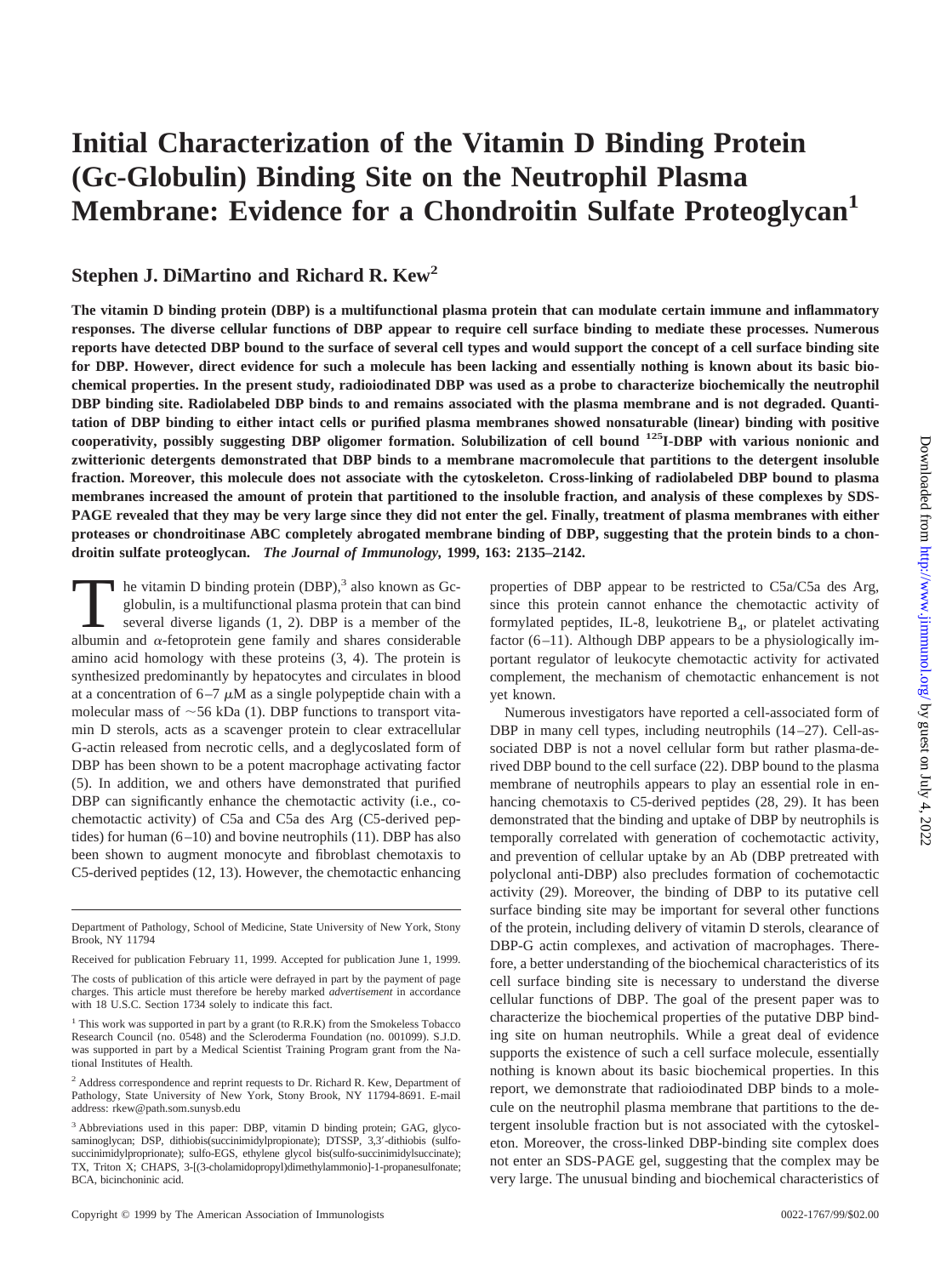the binding site suggests that DBP may interact with large glycosaminoglycan (GAG)-containing macromolecules. Enzymatic treatment of plasma membranes confirmed that DBP binds to a chondroitin sulfate proteoglycan.

### **Materials and Methods**

#### *Reagents*

Purified human DBP was purchased from Biodesign International (Kennebunkport, ME). PMSF and 1,10-phenanthroline were purchased from Sigma (St. Louis, MO). All other protease inhibitors were purchased from Bachem (Torrence, CA). The chemical cross-linkers, dithiobis(succinimidylpropionate) (DSP), 3,3'-dithiobis(sulfosuccinimidylpropionate) (DTSSP), and ethylene glycol bis(sulfosuccinimidylsuccinate) (sulfoEGS) were purchased from Pierce (Rockford, IL). Cytochalasin D and the detergents Triton X-100 (TX-100), Triton X–114 (TX-114), digitonin, *n*-octyl *B*-D-glucopyranoside (octyl glucoside), and 3-[(3-cholamidopropyl) dimethylammonio]-1 propanesulfonate (CHAPS) were purchased from Sigma. Heparinase I (from *Flavobacterium heparinium)*, heparinase III (heparitinase, from *F. heparinium)*, chondroitinase (ABC from *Proteus vulgaris*, AC from *F. heparinium)*, trypsin, and chymotrypsin were purchased from Sigma. Sialidase (neuraminidase) was purchased from Boehringer Mannheim (Indianapolis, IN). Human leukocyte elastase and cathepsin G were obtained from Elastin Products (Owensville, MO). The bicinchoninic acid (BCA) and microBCA protein assay kits were obtained from Pierce.

#### *Isolation of human neutrophils*

Neutrophils were isolated from the venous blood of healthy, medicationfree, paid volunteers (who gave informed consent) using a standard threestep isolation procedure described previously (29).

#### *Radioiodination of DBP*

Purified DBP (200–400  $\mu$ g) was incubated with one Iodobead (Pierce) and 1 mCi of Na125I (DuPont-NEN, Wilmington, DE) for 5 min. The reaction was terminated by removing the solution from the Iodobead. Free  $Na<sup>125</sup>I$ was separated from <sup>125</sup>I-DBP by gel filtration on a PD-10 (Sephadex G-25; Pharmacia LKB, Piscataway, NJ) desalting column. The 125I-DBP was concentrated using a Centricon 30 microconcentrator (m.w. cutoff, 30 kDa; Millipore, Bedford, MA). TCA at 10% was used to determine the percentage of protein-associated counts. Radioiodinated DBP preparations generally had  $>99\%$  of the total counts precipitable with  $10\%$  TCA. Finally, protein concentration was measured using the microBCA assay, and an aliquot was examined by SDS-PAGE and autoradiography to determine its purity.

#### *Disruption and subcellular fractionation of neutrophils*

Purified neutrophils were suspended at  $75-100 \times 10^6$  cells/ml in ice-cold disruption buffer (100 mM KCl, 3 mM NaCl, 3.5 mM  $MgCl<sub>2</sub>$ , 10 mM HEPES, 1 mM ATP (pH 7.4), containing 1 mM PMSF, 2 mM 1,10 phenanthroline, 100  $\mu$ M E-64, and 25  $\mu$ M pepstatin A), then added to a prechilled nitrogen cavitation bomb (Parr Instrument Company, Moline, IL). The cells were equilibrated to 350 psi with constant stirring for 20 min and then collected in a dropwise fashion into 125 mM EGTA (pH 7.4) to achieve a final concentration of 1.25 mM EGTA (30). Nuclei and unbroken cells were removed by centrifugation at 800  $\times$  g for 10 min at 4<sup>o</sup>C. Prechilled (4°C) Percoll gradients (Pharmacia LKB) were prepared by progressively underlaying 2.2 ml of each increasing density (1.05, 1.09, and 1.12 g/ml) in a  $14 \times 89$ -mm Ultra-Clear centrifuge tube (Beckman Instruments, Palo Alto, CA). The supernatant from the nitrogen cavitation ( $\sim$ 3 ml) was layered on top of the Percoll gradient and centrifuged at 50,000  $\times$ *g* for 50 min in a prechilled SW41 swinging bucket rotor (Beckman) (31). Fractions were collected by aspiration using sterile, glass Pasteur pipettes. Percoll was removed from the fractions by centrifugation at  $100,000 \times g$ for 60 min at  $4^{\circ}$ C.

The purified neutrophil subcellular fractions were resuspended in equal volumes of HBSS, the total protein content then was measured using the microBCA assay, and the purity of each subcellular fraction was assessed using marker assays for plasma membranes and each granule population (30). The purity of the plasma membrane and azurophil granule preparations were evaluated using quantitative assays for alkaline phosphatase and myeloperoxidase activities, respectively. The purity of gelatinase granules was assessed using gelatin zymography. A Western blot for lactoferrin was used to evaluate the purity of specific granules. Plasma membrane fractions contained 97  $\pm$  3.2% ( $n = 11$ ) of the total alkaline phosphatase activity. The azurophil granules possessed  $72 \pm 6.3\%$  ( $n = 9$ ) of the total myeloperoxidase (MPO) activity with balance of the MPO activity found in the specific granule fraction. The nonquantitative gelatinolytic and lactoferrin assays revealed that the bulk of the gelatinase activity was in the gelatinase granule fraction, whereas the majority of the lactoferrin was localized to the specific granule fraction.

#### *Quantitative binding assay*

Neutrophils ( $10<sup>7</sup>$  cells/sample) or purified neutrophil plasma membranes (5)  $\mu$ g total protein/sample) were incubated with <sup>125</sup>I-DBP in HBSS containing 0.1% BSA (assay buffer) in a total volume of 100  $\mu$ l. Samples were incubated on ice (2°C) for 60 min. After the incubation period, the samples were applied to a Millipore vacuum filtration manifold to separate free from bound radiolabeled ligand. Samples were separated using 25-mm, circular Durapore type VV filters with  $0.1$ - $\mu$ m pore size (Millipore). The filters were presoaked with 1% BSA (in HBSS) to block nonspecific binding of protein. After vacuum separation, the material bound to the filters was washed four times with 1 ml of ice-cold assay buffer, then the filters counted in a gamma counter for the amount of bound <sup>125</sup>I-DBP. All samples were assayed in triplicate or quadruplicate. For each concentration of radiolabeled DBP, a buffer control was included that contained no cells or membranes. Radioactivity that bound to filters under these conditions was considered the background value and was subtracted from the appropriate samples.

#### *Preparation of neutrophil detergent lysates*

Detergent lysates of neutrophils were prepared by adding 100  $\mu$ l of 1% detergent, 50 mM HEPES (pH 7.4) containing 20 mM benzamidine, 10 mM EDTA, 10 mM  $\text{NaN}_3$ , as well as the following inhibitors added fresh immediately before lysis: 2 mM PMSF, 2 mM 1,10-phenanthroline, 0.5 mM E-64, 0.2 mM 3,4-dichloroisocoumarin, 0.1 mM leupeptin, and 0.1 mM pepstatin. Lysates were vortexed thoroughly until all particulate matter was solubilized (usually 5–10 s) and then placed at 37°C for 60 min. The detergent insoluble material was then pelleted by centrifuging the lysates in a microfuge for 10 min at 15,000  $\times$  *g* at 4°C.

#### *PAGE and autoradiography*

Samples were separated by SDS-PAGE using the discontinuous buffer system described by Laemmli (32). Samples were prepared for electrophoresis by boiling (100°C) for 7 min with an equal volume of electrophoresis sample buffer (0.125 M Tris (pH 6.8), 20% glycerol, 4% SDS) containing 0.2 M DTT as the reducing agent and separated on a homogenous 10% polyacrylamide separating gel with a 4% polyacrylamide stacking gel. After electrophoresis, the gels were stained, destained, dried, and exposed to x-ray film at  $-80^{\circ}$ C.

#### **Results**

Previous work from our laboratory has demonstrated that the binding of DBP to neutrophils is essential for the chemotaxis enhancement of C5a (28, 29). Moreover, analysis of neutrophil-associated DBP by immunofluorescence suggested that the protein was localized to the cell surface (19). However, it was not clear whether neutrophils internalized and processed DBP or whether the protein remained bound to the cell surface. To determine the fate of DBP bound to neutrophils, cells were allowed to bind 125I-DBP for 45 min at 37°C, washed, then were disrupted by nitrogen cavitation, and the subcellular fractions were isolated and counted for radioactivity. Fig. 1 demonstrates that  $> 87\%$  of the bound DBP associated with the plasma membrane fraction. Subsequent analysis of the plasma membranes showed that  $>98\%$  of the radioactivity was precipitable with 10% TCA. In addition, SDS-PAGE revealed that the plasma membrane-bound radioiodinated DBP migrated at 56 kDa, the same as purified native DBP, indicating that the protein was not degraded (data not shown). These results demonstrate that DBP binds to, and remains associated with, the plasma membrane.

The binding characteristics of  $^{125}$ I-DBP to intact neutrophils (10<sup>7</sup> cells) and neutrophil plasma membranes (5  $\mu$ g) were investigated using increasing concentrations of radiolabeled ligand. Fig. 2 shows that the binding to either intact cells (Fig. 2*A*) or neutrophil plasma membranes (Fig. 2*B*) is linear (nonsaturable) up to 4  $\mu$ M (Fig. 2*A*) or 5  $\mu$ M (Fig. 2*B*) radiolabeled DBP. These experiments would suggest that the affinity of DBP for its binding site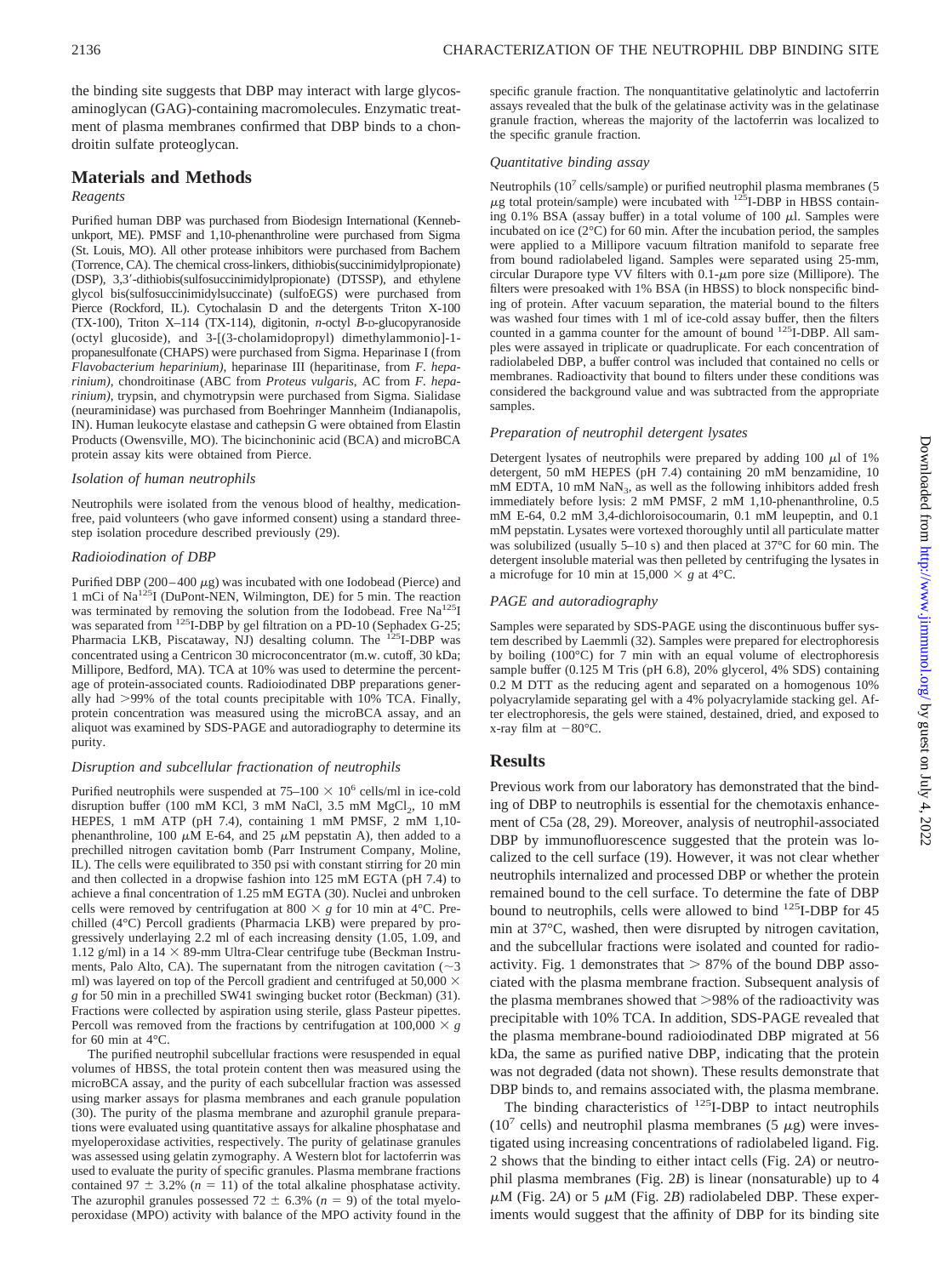

**FIGURE 1.** DBP associates with the neutrophil plasma membrane. Purified neutrophils from one donor were incubated in HBSS with 100 nM 125I-DBP for 45 min at 37°C. Cells were washed with ice-cold HBSS, then resuspended in disruption buffer at  $75 \times 10^6$  cells/ml. After disruption in a nitrogen cavitation bomb, the subcellular fractions were separated using Percoll gradients. The fractions were isolated, washed in cold disruption buffer, and counted for radioactivity. Data is expressed as fmols of <sup>125</sup>I-DBP associated with each fraction.

is very low. However, extensive washing of the plasma membranes in a detergent (1% TX-100) or high salt (1 M NaCl)-containing buffer did not remove the previously bound DBP (data not shown). Moreover, 100-fold molar excess of unlabeled DBP could not displace previously bound radiolabeled protein (data not



**FIGURE 2.** Binding of radioiodinated DBP to neutrophils and neutrophil plasma membranes. Purified neutrophils  $(10^7)$  or neutrophil plasma membranes (5  $\mu$ g total protein) were incubated in HBSS containing 0.1% BSA with the indicated concentrations of <sup>125</sup>I-DBP in a total volume of 0.1 ml. Samples were incubated on an ice slurry (2°C) for 60 min, and free ligand was then separated from the bound using a vacuum filtration device. Filters were counted for radioactivity, and the data are presented as fmols radioiodinated DBP bound either per  $10<sup>6</sup>$  neutrophils or per  $\mu$ g membrane protein  $(n = 2-4)$ .



**FIGURE 3.** Competitive binding of radioiodinated DBP to neutrophil plasma membranes. Purified neutrophil plasma membranes (5  $\mu$ g) were incubated in HBSS containing 0.1% BSA with 1  $\mu$ M <sup>125</sup>I-DBP plus the indicated concentrations of unlabeled DBP in a total volume of 0.1 ml. Samples were incubated on an ice slurry (2°C) for 60 min, and free ligand was then separated from the bound using a vacuum filtration device. Filters were counted for radioactivity, and the data are presented as fmols radioiodinated DBP bound per  $\mu$ g membrane protein ( $n = 2$ ).

shown), suggesting that the binding was relatively tight. In addition, the nonsaturable binding probably was not due to a large number of binding sites, since a 10-fold reduction in the concentration of membranes (0.5  $\mu$ g) or cells (10<sup>6</sup>) produced almost identical linear binding curves (data not shown). Another possibility to explain nonsaturable binding is that the binding site induces oligomerization of the DBP. Therefore, to examine this potential mechanism, a competitive binding assay was performed where radiolabeled protein was bound to membranes in the presence of increasing concentrations of unlabeled DBP (Fig. 3). If the interaction of DBP with its binding site is 1 mol per mol, then a competitive binding assay should demonstrate decreasing levels of radiolabel bound with increasing amounts of unlabeled competitor protein. Fig. 3 clearly shows that unlabeled protein increases the amount of radiolabeled DBP bound to the membranes at the lower concentrations, indicating some form of positive cooperativity, perhaps oligomerization of the ligand. These data demonstrate that DBP binding to the neutrophil plasma membrane is nonsaturable and suggest that the binding site induces oligomerization of DBP.

Our previous attempts to identify the DBP binding site by immunoprecipitating unlabeled DBP bound to surface-labeled cells were largely unsuccessful. In retrospect, this was not surprising given the unusual binding characteristics (Figs. 2 and 3). Therefore, a less selective approach was chosen to elucidate the biochemical properties of the DBP binding site on neutrophils. Since nonionic and zwitterionic detergents have been used extensively for the solubilization and characterization of numerous membrane proteins, we compared several detergents for their ability to solubilize membrane-bound DBP. Five nondenaturing detergents with different structures were employed: the nonionic detergents TX-100, TX-114, octyl glucoside, digitonin, and the zwitterionic detergent CHAPS. In addition, a complete protease inhibitor mixture was added to each detergent lysis buffer immediately before solubilization. For each detergent, solubilization revealed that  $\sim$  50% of the total cell-associated radiolabeled DBP remained with the insoluble fraction (Fig. 4). Additional washes (total of six) of the insoluble material in 1% detergent liberated  $\leq$ 10% of the previously bound DBP. Radioiodinated DBP, by itself, added to detergent was essentially 100% detergent soluble. Solubilization on ice (2°C), instead of 37°C, yielded no detectable differences in either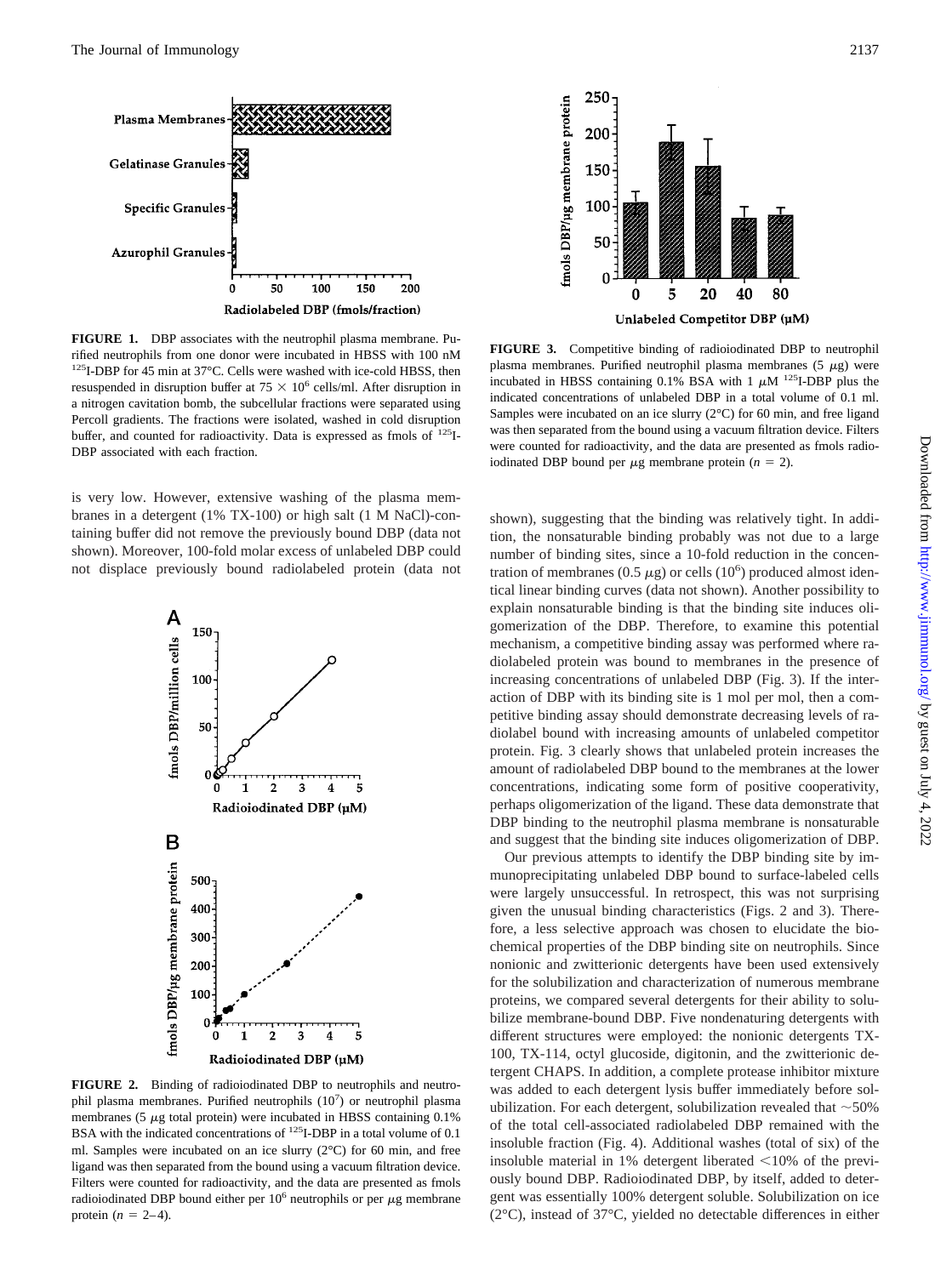

**FIGURE 4.** DBP associates with the insoluble fraction of neutrophils lysed using nonionic detergents. Purified neutrophils were incubated in HBSS with 100 nM <sup>125</sup>I-DBP for 60 min at 37°C. After washing, the cells were lysed using one of five detergents as follows: (a) 0.5% TX-114 for 1 h on ice, (b) 1% TX-100 for 1 h at 37°C, (c) 1% octyl glucoside for 1 h on ice, (d) 1% digitonin for 1 h at 37°C, (e) 1% CHAPS for 1 h at 37°C. All lysates included a protease inhibitor mixture (see *Materials and Methods*). The soluble and insoluble fractions were separated  $(15,000 \times g$  for 10 min) and counted for radioactivity. Data are expressed as the percent of total cell associated radioactivity found in each fraction. The results represent the  $mean + SD$  of three to six separate experiments performed in duplicate using neutrophils from different donors.

the percent soluble vs insoluble DBP or in the m.w. of radioiodinated DBP by SDS-PAGE (data not shown). The percent distribution of the radiolabeled DBP was not altered if, during the preincubation step, neutrophils were either kept at 2°C, or in buffer lacking calcium and magnesium ions (PBS), or pretreated with phosphatidylinositol specific phospholipase C (5 U/ml) (data not shown). Furthermore, conditions designed to break divalent cation-dependent (10 mM EDTA) or ionic interactions (1 M NaCl) had no effect on the distribution of DBP to the insoluble fraction (Fig. 5). However, denaturing conditions (2% SDS or 0.1 M sodium carbonate (pH 11.0)) completely solubilized the protein (Fig. 5). These data indicate that a large percentage of DBP associates with the insoluble fraction of neutrophils solubilized under nondenaturing conditions.



**FIGURE 5.** SDS and sodium carbonate (pH 11.0) can release DBP from the TX-100-insoluble fraction of a neutrophil lysate. Purified neutrophils were incubated in HBSS with 100 nM <sup>125</sup>I-DBP for 60 min at 37°C. After washing, the cells were lysed in 1% TX-100, which contained one of the following: (a) 10 mM EDTA; (b) 1 M NaCl; (c) 2% SDS; (d) 0.1 M sodium carbonate (pH 11.0). For the samples containing SDS and sodium carbonate, DNase I was added to decrease viscosity of the lysate (due to DNA released from the nuclei), which facilitated separation of the soluble and insoluble fractions. DNase I had no effect on the distribution of DBP (data not shown). Data are expressed as the percent of total cell associated radioactivity found in each fraction. The results represent the mean  $+$  SD of two to four separate experiments performed in duplicate using neutrophils from different donors.



**FIGURE 6.** Homobifunctional chemical cross-linkers increase the amount of DBP associated with the TX-100 insoluble fraction of neutrophil lysates. Purified neutrophils were incubated in HBSS with 100 nM radioiodinated DBP for 30 min at 37°C. The cells were washed, then placed on an ice slurry and incubated with 1 mM DSP, 1 mM DTSSP, 1 mM sulfo-EGS, or no cross-linker for 30 min. After cross-linking, the reaction was terminated by addition of Tris (pH 8.0; final concentration of 10 mM). The cells were then washed once in ice-cold HBSS and lysed for 1 h at 37°C using either 1% TX-100 (pH 7.4) or 1% TX-100 in 0.1 M sodium carbonate (pH 11.0). The soluble and insoluble fractions were separated and counted for radioactivity. Data are expressed as the percent of total cellassociated radioactivity found in each fraction. The results represent the mean  $+$  SD of two to five separate experiments using neutrophils from different donors.

The detergent-insoluble cell fraction contains many cell surface proteins, as well as cytoskeletal elements (33). Accordingly, to determine whether DBP was interacting with cytoskeletal proteins indirectly via cell surface molecules, neutrophils first were pretreated with 10  $\mu$ M cytochalasin D (to disrupt the actin cytoskeleton) before incubation with radiolabeled DBP and lysis in TX-100. Cytochalasin D treatment had no effect on the partitioning of DBP to the insoluble fraction (52% TX-100 insoluble, 48% soluble). Moreover, radiolabeled DBP also associated with the detergent-insoluble fraction after binding to neutrophil plasma membranes (56% TX-100 insoluble, 44% soluble), which lack a cytoskeleton. These data suggest that DBP binds to a cell surface molecule(s) that is insoluble for reasons other than association with the cytoskeleton.

Partitioning of DBP to the detergent-insoluble fraction could be an artifact of solubilization, i.e., solubilization might disrupt the DBP-binding site complex, and the liberated DBP could then bind artifactually to a molecule that partitions with the insoluble fraction. To confirm that, before cell lysis, DBP associates with a molecule that will partition to the detergent-insoluble fraction, DBP was cross-linked to neutrophils using: DSP (membrane permeable cross-linker), DTSSP (water-soluble analogue of DSP), and sulfo-EGS (water soluble, nonmembrane permeable). Neutrophils were incubated with radiolabeled DBP at 37°C followed by cross-linking for 30 min on ice. Treatment with all cross-linkers resulted in a significant accumulation of DBP in the TX-100 insoluble fraction, as compared with the control sample (Fig. 6). However, >95% of the DBP-binding site complex was solubilized when sulfo-EGS cross-linked cells were lysed in 1% TX-100 containing 0.1 M sodium carbonate (pH 11.0) (Fig. 6). This indicates that the covalent cross-links are not responsible for causing the observed insolubility, since sodium carbonate does not break the covalent cross-links of sulfo-EGS. In addition, this data demonstrates that the cross-linked DBP-binding site complex can be solubilized using denaturing conditions. This experiment demonstrates that DBP binds to a molecule(s) that is destined to partition to the insoluble fraction following detergent solubilization.

DBP was cross-linked to intact neutrophils to determine the m.w. of its binding site. Both the detergent-soluble and -insoluble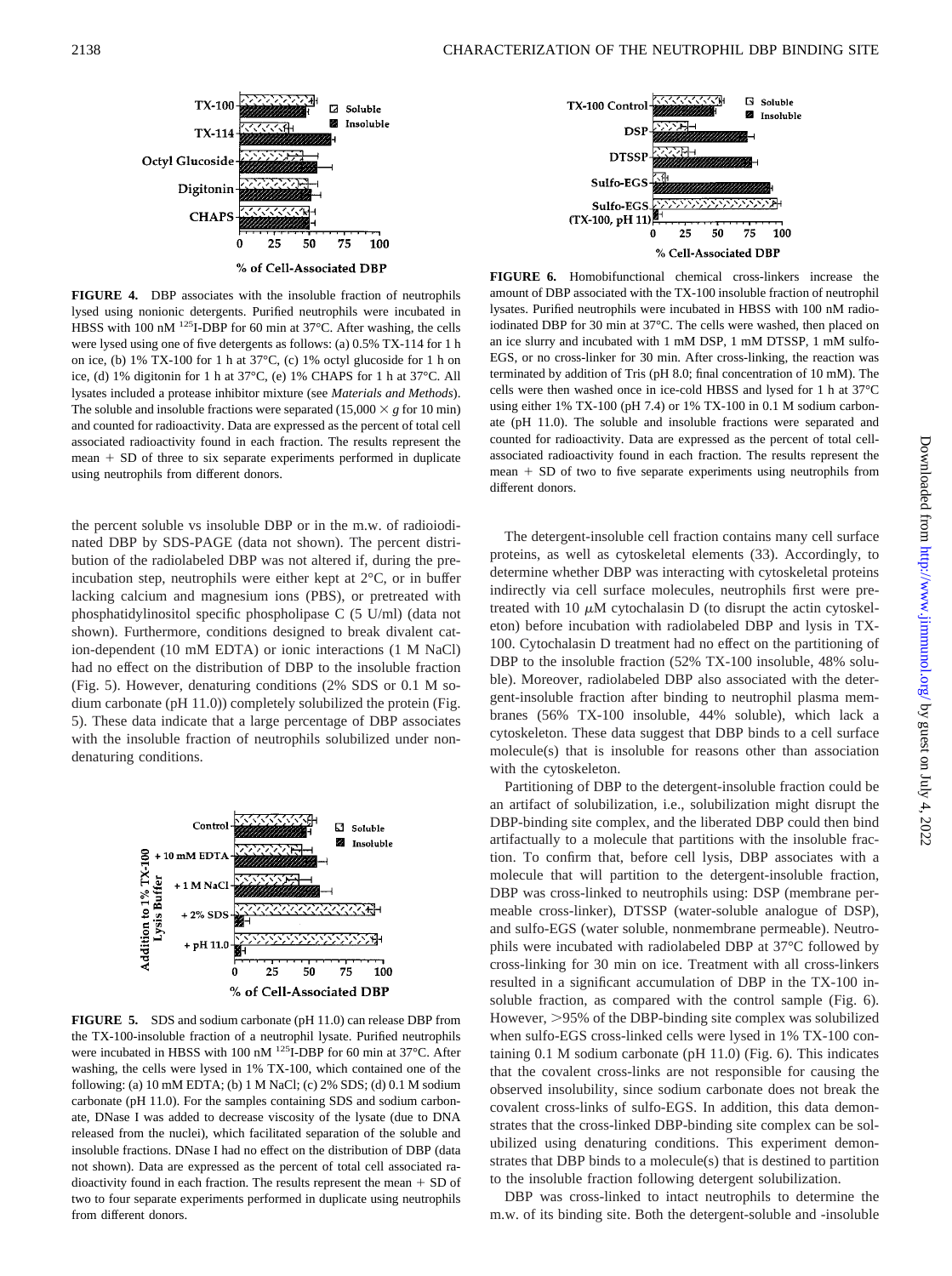

neutrophils. Purified neutrophils were incubated in HBSS with 250 nM 125I-DBP for 30 min at 37°C. The cells were then washed and resuspended in ice-cold HBSS. Various concentrations of DTSSP were added, and the mixtures were incubated for 30 min on ice. The cross-linking reaction was stopped by adding Tris (pH 8.0) to a final concentration of 10 mM and then incubating on ice for 15 min. The cells were washed and then lysed in 1% TX-100 for 1 h at 37°C. The soluble and insoluble fractions were separated and counted for radioactivity. Next, samples were boiled in SDS buffer and  $\sim$ 25,000 cpm were loaded into each lane of a 10% SDS-PAGE gel with a 4% stacking gel. All samples shown are nonreduced. The results essentially were identical for the lipid soluble cross-linker DSP (data not shown).

fractions of DBP cross-linked to neutrophils were analyzed by SDS-PAGE and autoradiography (Fig. 7). In the soluble fractions, DBP was observed only at its native m.w. (56 kDa). However, in the insoluble fractions, DBP was observed in two large complexes, one that did not enter the stacking gel and another that appeared at the top of the separating gel. Interestingly, the control sample showed that DBP could participate in these complexes even in the absence of cross-linker, although this was a minor component (Fig. 7). When DTSSP concentrations greater than 1000  $\mu$ M were used, all the radioiodinated DBP shifted to the two large complexes at the top of the gel (data not shown). The cross-linked complexes probably were not due to random collisional interactions, since it has been shown that random collisional cross-links are observed only when cross-linking is performed at elevated temperatures and high protein concentrations (34). Furthermore, cross-linking of DBP, in the absence of cells, generated no intermolecular complexes, despite being performed at a higher protein concentration (2  $\mu$ M) and cross-linking temperature (37°C) (data not shown). These data demonstrate that, on neutrophils, DBP interacts with a large detergent-insoluble complex that does not enter an SDS-PAGE gel.

The unusual binding and biochemical characteristics of the binding site suggest that DBP may interact with large GAG-containing macromolecules. To address this possibility directly, intact neutrophils were treated with either proteases (pronase or trypsin, 1 mg/ml) or a mixture of GAG lyases (heparinase, heparitinase, and chondroitinase ABC, each at 1 U/ml) for 30 min at 37°C. Either treatment of neutrophils significantly reduced subsequent DBP binding to  $~60\%$  of control levels. This enzymatic approach was investigated further using purified neutrophil plasma membranes and the quantitative binding assay utilized above. Fig. 8*A*



**FIGURE 8.** Effect of enzymatic treatment on the binding of DBP to plasma membranes.  $A$ , Protease treatment,  $10 \mu g$  of plasma membranes were incubated in HBSS for 20 min at 37°C with either buffer alone or one of the following proteases: trypsin (1 mg/ml), chymotrypsin (1 mg/ml), elastase (1  $\mu$ M), or cathepsin G (1  $\mu$ M). *B*, GAG lyase treatment, 10  $\mu$ g of plasma membranes were incubated in PBS (for heparinase, heparitinase, and sialidase) or 50 mM Tris, 60 mM sodium acetate (pH 8.0; for chondroitinase ABC) for 20 min at 37°C with buffer alone or one of the following: heparinase (5 U/ml), heparitinase (5 U/ml), sialidase (2 U/ml), or chondroitinase ABC (5 U/ml). Following this incubation, the membranes were pelleted at  $14,000 \times g$  for 20 min at 4<sup>o</sup>C, and then were resuspended in HBSS 0.1% BSA containing 100 nM <sup>125</sup>I-DBP and were incubated for 1 h on ice. The samples were then filtered and washed as described in *Materials and Methods*. Filters were counted for radioactivity and the blank values subtracted from each sample value. All buffer controls (HBSS, PBS, Tris) had identical blank values. Data is expressed as fmols DBP bound as a percent of the control values. Data represents the mean  $+$ SEM of three to six separate experiments using membranes isolated from three different donors.

demonstrates that treatment of membranes with the broad specificity proteases, trypsin and chymotrypsin, completely eliminated subsequent DBP binding to membranes. Treatment of plasma membranes with the two major neutrophil proteases, elastase and cathepsin G, revealed that elastase treatment reduced DBP binding by .90%, whereas cathepsin G had no significant effect (Fig. 8*A*). Treatment of plasma membranes with GAG lyases showed that only chondroitinase ABC could significantly diminish subsequent DBP binding (Fig. 8*B*). In addition, DBP binding to membranes was also significantly reduced following treatment with chondroitinase AC, indicating that chondroitin sulfate B (dermatan sulfate) probably is not involved in DBP binding to neutrophils. These results indicate that DBP binds to a chondroitin sulfate proteoglycan on the neutrophil plasma membrane.

# **Discussion**

Numerous investigators have reported that DBP associates with the plasma membrane of human blood monocytes, lymphocytes, and neutrophils (14–19), the B lymphoblastoid cell line Raji (20), HL-60 and U937 cell lines (21, 22), human placental trophoblast and smooth muscle cells (23, 24), rat pancreatic acinar cells (25), porcine kidney tubule cells (26), and human sperm (27). With few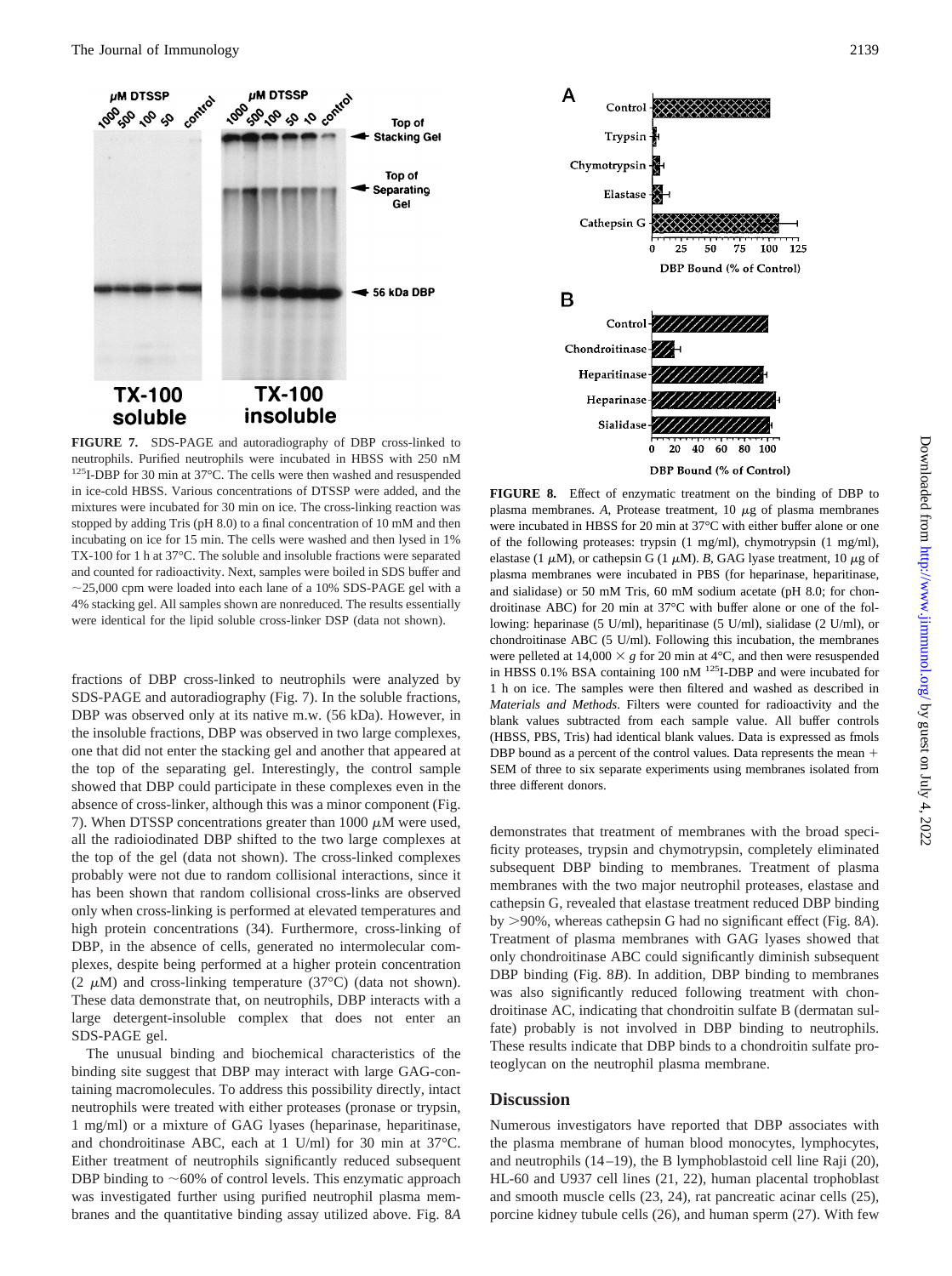exceptions (i.e., hepatocytes) it has been shown that the great majority of cells do not synthesize DBP found on their cell surface, but incorporate it from the extracellular fluids (22). Thus, DBP appears to bind to many diverse types of nucleated cells. However, one possible exception is RBC, since we have been unable to detect binding of radioiodinated DBP to purified, washed human RBC (R. Kew, unpublished observations). Despite the large number of reports that support the existence of a cell surface binding site for DBP, direct evidence for such a molecule has been lacking. In this paper, biochemical data characterizing the properties of the neutrophil DBP binding site are presented. The results show: 1) DBP binds to and remains associated with the plasma membrane and is not degraded; 2) DBP binding to either intact cells or plasma membranes is nonsaturable binding and shows positive cooperativity, possibly suggesting DBP oligomer formation; 3) DBP binds to an integral membrane macromolecule that partitions to the detergent insoluble fraction, and this molecule does not associate with the cytoskeleton; 4) cross-linking of membranes increases the amount of DBP that partitions to the insoluble fraction, and SDS-PAGE analysis revealed that these complexes may be very large since they did not enter the gel. 5) Enzymatic treatment of plasma membranes showed that DBP binds to a chondroitin sulfate proteoglycan. These properties of the DBP binding site clearly indicate that the molecule is not a classic high-affinity, single binding site receptor, but may be one or more heterogenous GAG-containing macromolecules.

The binding of radioiodinated DBP to neutrophils (Fig. 2) (29) is remarkably similar, in terms of kinetics and total amount per million cells, to the <sup>125</sup>I-DBP binding to porcine kidney tubule cells (26) and the B lymphoblastoid cell line Raji (20) reported previously. Moreover, DBP bound to porcine kidney tubule cells could not be displaced by 100-fold molar excess of unlabeled ligand (26), similar to what was reported herein. The two previous reports also showed that cell-associated DBP was degraded as evidenced by a high percentage of TCA soluble counts (20, 26). In contrast, we observed that neutrophils do not degrade  $^{125}I\text{-}DBP$ and have often found that DBP is remarkably resistant to neutrophil-mediated proteolysis, despite the fact that these cells are often referred to as "bags of proteases." We have observed that several cell types (neutrophils, U937 cells, HL-60 cells) can hydrolyze the <sup>125</sup>I label (depending on the type of iodination procedure employed) without degrading DBP, thus producing a false positive reading by TCA precipitation or SDS-PAGE and autoradiography (R. Kew et al., unpublished observations). Nevertheless, the similarities in binding suggest that many cell types may possess a common cell surface binding site for DBP. A dissociation constant to measure the relative affinity of DBP for its binding site could not be obtained by Scatchard analysis because there was no saturation point in the binding isotherm (Fig. 2). However, the nonsaturable nature of DBP binding may indicate an alternative binding mechanism, such as an adsorptive process, as suggested previously (26).

Neutrophil lysates, from cells preincubated with radiolabeled DBP, demonstrated that the binding site for DBP partitions equally between the detergent-soluble and -insoluble fractions. Non-ionic detergents vary in their ability to solubilize membrane macromolecules. For example, the formyl peptide receptor is only partially soluble (50%) in TX-100 but is completely soluble in octyl glucoside (35). However, in the present study, the DBP binding site was  $\sim$  50% soluble in all detergents examined. The detergent-soluble fraction probably represents free DBP that was released from cells during solubilization. Purified DBP added to TX-100 was 100% detergent soluble. Furthermore, cell-bound DBP that partitioned to the soluble fraction was always observed at its native m.w. (56 kDa) when cross-linked cells or membranes were analyzed by either SDS-PAGE or gel filtration chromatography, indicating that the detergent-soluble DBP did not form a complex. In contrast, the detergent-insoluble fraction appears to represent DBP bound to its cell surface binding site. The association with the insoluble fraction appears to be relatively tight because 1 M NaCl, low pH, and 100-fold molar excess of unlabeled protein could not dissociate radioiodinated DBP from the insoluble fraction. Moreover, cross-linkers greatly enhanced the amount of DBP in the insoluble fraction, probably by preventing the dissociation of DBP from its binding site. Denaturing conditions, such as 2% SDS or 0.1 M sodium carbonate (pH 11) solubilized 94% or 97%, respectively, of the DBP bound to cells. Thus, the DBP-binding site complex could be solubilized with anionic detergents or extreme alkaline conditions. However, a small percentage of cell-associated DBP remained insoluble (SDS-resistant) when neutrophils were solubilized with SDS under control (non cross-linked) conditions (Figs. 5 and 7). It is interesting to note that  $6 \pm 4\%$  of DBP was insoluble in SDS (Fig. 5), whereas  $\sim$ 8.5% (determined by densitometry) of the cell-associated DBP was SDS-resistant in Fig. 7 (control lane). Although SDS can solubilize the majority of cellassociated DBP, a small percentage (5–10%) remains insoluble, and cross-linking increases this fraction (Fig. 7). SDS-resistant (insoluble) material would not be able to enter an SDS-PAGE gel and would appear at the top of the stacking gel (Fig. 7).

Nonionic detergents interact with membrane lipids and the hydrophobic domains of proteins (33). While they are quite effective at solubilizing membrane proteins and lipids, nonionic detergents are ineffective at breaking charge-dependent interactions and associate poorly with very hydrophilic molecules (33). Characterization of the detergent-insoluble cell fraction has shown that the cytoskeleton (a complex of hydrophilic proteins) is the major fraction remaining from cells solubilized with nonionic detergents (36, 37). Furthermore, some cell surface molecules that interact with the actin cytoskeleton have also been shown to distribute to the detergent-insoluble fraction. For example, the integrins, which are known to interact directly with the cytoskeleton, partition with the detergent-insoluble fraction (38). In neutrophils,  $\beta_2$  integrins translocate to the TX-100 insoluble fraction after cells are stimulated with TNF- $\alpha$  (39). Likewise, in platelets, glycoprotein IIb–IIIa integrin becomes incorporated into the detergent-insoluble fraction upon platelet activation (40). For both models, receptor association with the insoluble fraction is reduced by pretreating the cells with cytochalasins. In contrast, the hyaluronan receptor (CD44) associates with the TX-100 insoluble fraction of cells, but not the actin cytoskeleton, and detergent insolubility of CD44 is not affected by cytochalasin pretreatment (41). Therefore, although detergent insolubility often suggests a linkage with the cytoskeleton, this is not always the case, and other cytoskeleton-independent mechanisms have been described. The detergent insoluble fraction also appears to distinct from detergent-resistant membranes (DRMs), originally described by Brown and Rose (42). DRMs are isolated following TX-100 solubilization of cells on ice (42, 43). In the present study, cells were lysed for 60 min at 37°C, and, under these conditions, DRMs are completely solubilized (42, 43).

Numerous heparan sulfate and chondroitin sulfate proteoglycans have been shown to associate with the insoluble fraction of cells lysed in non-ionic detergents (44–48). For syndecan-1, a proteoglycan containing both heparan sulfate and chondroitin sulfate, the cytoplasmic domain (which could potentially interact with the cytoskeleton) is not necessary for the observed TX-100 insolubility, nor is the insolubility affected by pretreatment of cells with cytochalasins (48). However, removal of the GAG chains results in complete detergent solubility (48). These observations suggest that interactions involving the anionic GAG chains are responsible for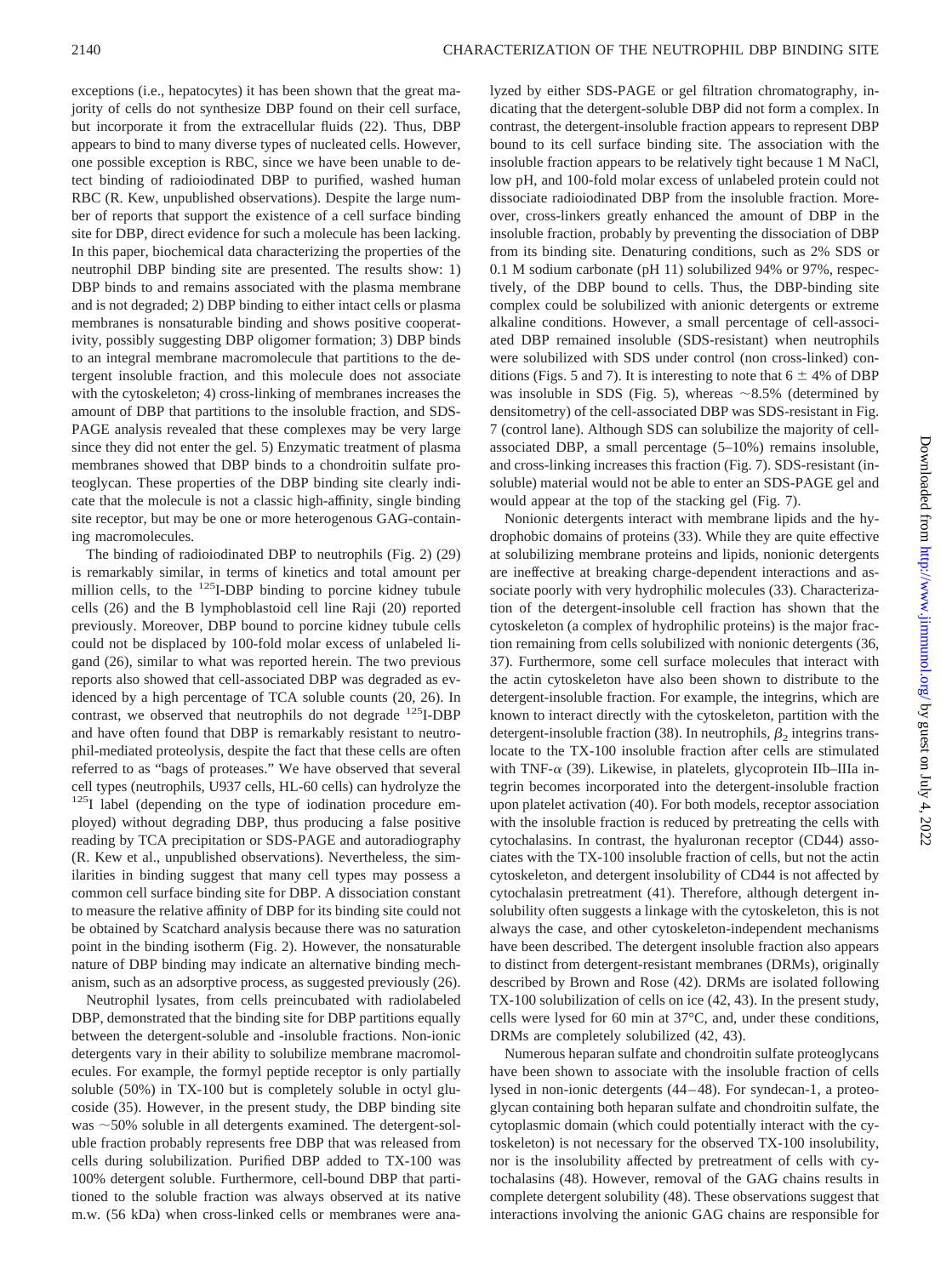excluding non-ionic detergent. Moreover, proteoglycans can selfaggregate, and it is thought that this hydrophilic, anionic microenvironment serves to exclude nonionic detergents resulting in the partitioning of these molecules to the detergent-insoluble fraction (49–51). Cell surface proteoglycans are an attractive candidate for the putative DBP binding site. They are a very diverse family of macromolecules that are widely expressed on the plasma membranes of many cell types, including neutrophils (52, 53). Proteoglycans bind a wide variety of ligands and, depending upon the individual proteoglycan, binding can be nonsaturable and may induce ligand oligomerization. In addition, proteoglycans generally partition to the TX-100 insoluble fraction. Because of the large number of anionic GAG chains, many proteoglycans bind SDS poorly and thus do not enter an SDS-PAGE gel. Interestingly, a recent report demonstrated that platelet factor 4 (PF-4) binds to a chondroitin sulfate proteoglycan on the neutrophil plasma membrane, and many of the binding characteristics of PF-4 were similar to those of DBP presented in this report (54).

The putative cell surface binding site for DBP has remained a mystery for many years, probably because of the unusual binding characteristics and the inability of several investigators to isolate a specific membrane macromolecule. The results reported herein suggest that DBP binds to a chondroitin sulfate proteoglycan. Large heterogenous macromolecules, such as cell surface proteoglycans, would certainly explain the unusual cell-binding characteristics of DBP. Definitive identification of the proteoglycan(s) on the neutrophil plasma membrane that bind DBP should help to delineate the mechanisms of C5a cochemotaxis. Furthermore, the neutrophil DBP binding site may also be expressed on a wide variety of cells. However, it is not known if DBP binds to a specific chondroitin sulfate proteoglycan or any GAG-containing macromolecule; additional studies are needed to answer these questions. The information provided in this paper should clarify and focus future investigations aimed at identifying the cellular DBP binding site, and ultimately yield a better understanding of the diverse cellular functions of DBP.

# **Acknowledgments**

We thank Drs. Howard Fleit and Martha Furie (State University of New York, Stony Brook, NY) for their critical review of this manuscript.

### **References**

- 1. Cooke, N. E., and J. G. Haddad. 1989. Vitamin D binding protein (Gc-globulin). *Endocr. Rev. 10:294*.
- 2. Cleve, H., and J. Constans. 1988. The mutants of the vitamin-D-binding protein: more than 120 variants of the GC/DBP system. *Vox Sang. 54:215.*
- 3. Cooke, N. E., and E. V. David. 1985. Serum vitamin D-binding protein is a third member of the albumin and  $\alpha$  fetoprotein gene family. *J. Clin. Invest.* 76:2420.
- 4. Yang, F., J. L. Brune, S. L. Naylor, R. L. Cupples, K. H. Naberhaus, and B. H. Bowman. 1985. Human group-specific component (Gc) is a member of the albumin family. *Proc. Natl. Acad. Sci. USA 82:7994.*
- 5. Haddad, J. G. 1995. Plasma vitamin D-binding protein (Gc-globulin): multiple tasks. *J. Steroid Biochem. Mol. Biol. 53:579.*
- 6. Kew, R. R., and R. O. Webster. 1988. Gc-globulin (vitamin D binding protein) enhances the neutrophil chemotactic activity of C5a and C5a des Arg. *J. Clin. Invest. 82:364.*
- 7. Perez, H. D., E. Kelly, D. Chenoweth, and F. Elfman. 1988. Identification of the C5a des Arg cochemotaxin: homology with vitamin D-binding protein (groupspecific component globulin). *J. Clin. Invest. 82:360.*
- Robbins, R. A., and F. G. Hamel. 1990. Chemotactic factor inactivator interaction with Gc-globulin (vitamin D-binding protein). A mechanism of modulating the chemotactic activity of C5a. *J. Immunol. 144:2371.*
- 9. Petrini, M., A. Azzara, G. Carulli, F. Ambrogi, and R. M. Galbraith. 1991. 1,25 dihydroxycholecalciferol inhibits the cochemotactic activity of Gc (vitamin D binding protein). *J. Endocrinol. Invest. 14:405.*
- 10. Metcalf, J. P., A. B. Thompson, G. L. Gossman, K. J. Nelson, S. Koyama, S. I. Rennard, and R. A. Robbins. 1991. Gc-globulin functions as a cochemotaxin in the lower respiratory tract: a potential mechanism for lung neutrophil recruitment in cigarette smokers. *Am. Rev. Respir. Dis. 143:844.*
- 11. Zwahlen, R. D., and D. R. Roth. 1990. Chemotactic competence of neutrophils from neonatal calves: functional comparison with neutrophils from adult cattle. *Inflammation 14:109.*
- 12. Piquette, C. A., R. Robinson-Hill, and R. O. Webster. 1994. Human monocyte chemotaxis to complement-derived chemotaxins is enhanced by Gc-globulin. *J. Leukocyte Biol. 55:349.*
- 13. Senior, R. M., G. L. Griffin, H. D. Perez, and R. O. Webster. 1988. Human C5a and C5a des Arg exhibit chemotactic activity for fibroblasts. *J. Immunol. 141: 3570.*
- 14. Petrini, M., D. L. Emerson, and R. M. Galbraith. 1983. Linkage between surface immunoglobulin and cytoskeleton of B lymphocytes may involve Gc protein. *Nature 306:73.*
- 15. Petrini, M., R. M. Galbraith, P. A. M. Werner, D. L. Emerson, and P. Arnaud. 1984. Gc (vitamin D binding protein) binds to cytoplasm of all human lymphocytes and is expressed on B-cell membranes. *Clin. Immunol. Immunopathol. 31: 282.*
- 16. Petrini, M., R. M. Galbraith, D. L. Emerson, A. E. Nel, and P. Arnaud. 1985. Structural studies of T lymphocyte Fc receptors: association of Gc protein with IgG binding to Fcg. *J. Biol. Chem. 260:1804.*
- 17. Petrini, M., A. Allegrini, F. Ambrogi, P. Valentini, A. Sabbatini, P. Arnaud, and R. M. Galbraith. 1995. Binding of Gc (VDBP) to membranes of human B lymphocytes following stripping of extant protein. *J. Endocrinol. Invest. 18:630.*
- 18. McLeod, J. F., M. A. Kowalski, and J. G. Haddad. 1986. Characterization of a monoclonal antibody to human serum vitamin D binding protein (Gc globulin): recognition of an epitope hidden in membranes of circulating monocytes. *Endocrinology 119:77.*
- 19. Kew, R. R., M. A. Sibug, J. P. Liuzzo, and R. O. Webster. 1993. Localization and quantitation of the vitamin D binding protein (Gc-globulin) in human neutrophils. *Blood 82:274.*
- 20. Esteban, C., M. Geuskens, J. M. Ena, Z. Mishal, A. Macho, J. M. Torres, and J. Uriel. 1992. Receptor-mediated uptake and processing of vitamin D-binding protein in human B-lymphoid cells. *J. Biol. Chem. 267:10177.*
- 21. Petrini, M., P. Valentini, A. Allegrini, A. Sabbatini, R. Testi, F. Ambrogi, P. Arnaud, and R. M. Galbraith. 1993. Is binding of vitamin D binding protein related to cell differentiation? *Leuk. Res. 17:561.*
- 22. Gouth, M., A. Murgia, R. M. Smith, M. B. Prystowsky, N. E. Cooke, and J. G. Haddad. 1990. Cell surface vitamin D-binding protein (Gc-globulin) is acquired from plasma. *Endocrinology 127:2313.*
- 23. Nestler, J. E., J. F. McLeod, M. A. Kowalski, J. F. Strauss, and J. G. Haddad. 1987. Detection of vitamin D binding protein on the surface of cytotrophoblasts isolated from human placentae. *Endocrinology 120:1996.*
- 24. Emerson, D. L., P. A. Werner, M. H. Cheng, and R. M. Galbraith. 1985. Presence of Gc (vitamin D-binding protein) and interactions with actin in human placental tissue. *Am. J. Reprod. Immunol. 7:15.*
- 25. Wooten, M. W., A. E. Nel, P. J. Goldschmidt-Clermont, R. M. Galbraith, and R. W. Wrenn. 1985. Identification of a major endogenous substrate for phospholipid/Ca2  $\pm$  dependent kinase in pancreatic acini as Gc (vitamin D-binding protein). *FEBS Lett. 191:97.*
- 26. Keenan, M. J., and R. P. Holmes. 1991. The uptake and metabolism of 25 hydroxyvitamin D3 and vitamin D binding protein by cultured porcine kidney cells (LLC-PK1). *Int. J. Biochem. 23:1225.*
- 27. Yu, H. M., X. J. Li, A. L. Kadam, C. Y. Cheng, and S. S. Koide. 1994. Human testis vitamin D binding protein involved in infertility. *Arch. Androl. 33:119.*
- 28. Kew, R. R., K. W. Mollison, and R. O. Webster. 1995. Binding of Gc globulin (vitamin D binding protein) to C5a or C5a des Arg is not necessary for cochemotactic activity. *J. Leukocyte Biol. 58:55.*
- 29. Kew, R. R., J. A. Fisher, and R. O. Webster. 1995. Co-chemotactic effect of Gc-globulin (vitamin D binding protein) for C5a: transient conversion into an active co-chemotaxin by neutrophils*. J. Immunol. 155:5369.*
- 30. Borregaard, N., J. M. Heiple, E. R. Simons, and R. A. Clark. 1983. Subcellular localization of the b-cytochrome component of the human neutrophil microbicidal oxidase: translocation during activation. *J. Cell Biol. 97:53.*
- 31. Kjeldsen, L., H. Sengelov, K. Lollike, M. H. Nielsen, and N. Borregaard. 1994. Isolation and characterization of gelatinase granules from human neutrophils. *Blood 83:1640.*
- 32. Laemmli, U. K. 1970. Cleavage of structural proteins during the assembly of the head of bacteriophage T4. *Nature 227:680.*
- 33. Helenius, A., and K. Simons. 1975. Solubilization of membranes by detergents. *Biochim. Biophys. Acta 415:29.*
- 34. Ji, T. H., and C. R. Middaugh. 1980. Does random collisional cross–linking occurr? *Biochim. Biophys. Acta 603:371.*
- 35. Jesaitis, A. J., and K. N. Klotz. 1993. Cytoskeletal regulation of chemotactic receptors: molecular complexation of *N*–formyl peptide receptors with G proteins and actin. *Eur. J. Haematol. 51:288.*
- 36. Sheterline, P., and C. R. Hopkins. 1981. Transmembrane linkage between surface glycoproteins and components of the cytoplasm in neutrophil leukocytes. *J. Cell Biol. 90:743.*
- 37. Davies, A. A., N. M. Wigglesworth, D. Allan, R. J. Owens, and M. J. Crumpton. 1984. Nonidet P-40 extraction of lymphocyte plasma membrane. *Biochem. J. 219:301.*
- 38. Luna, E. J., and A. L. Hitt. 1992. Cytoskeleton-plasma membrane interactions. *Science 258:955.*
- 39. Yan, S. R., L. Fumagalli, S. Dusi, and G. Berton. 1995. Tumor necrosis factor triggers redidtribution to a Triton X–100–insoluble, cytoskeletal fraction of  $\beta_2$ integrins, NADPH oxidase components, tyrosine phosphorylated proteins, and